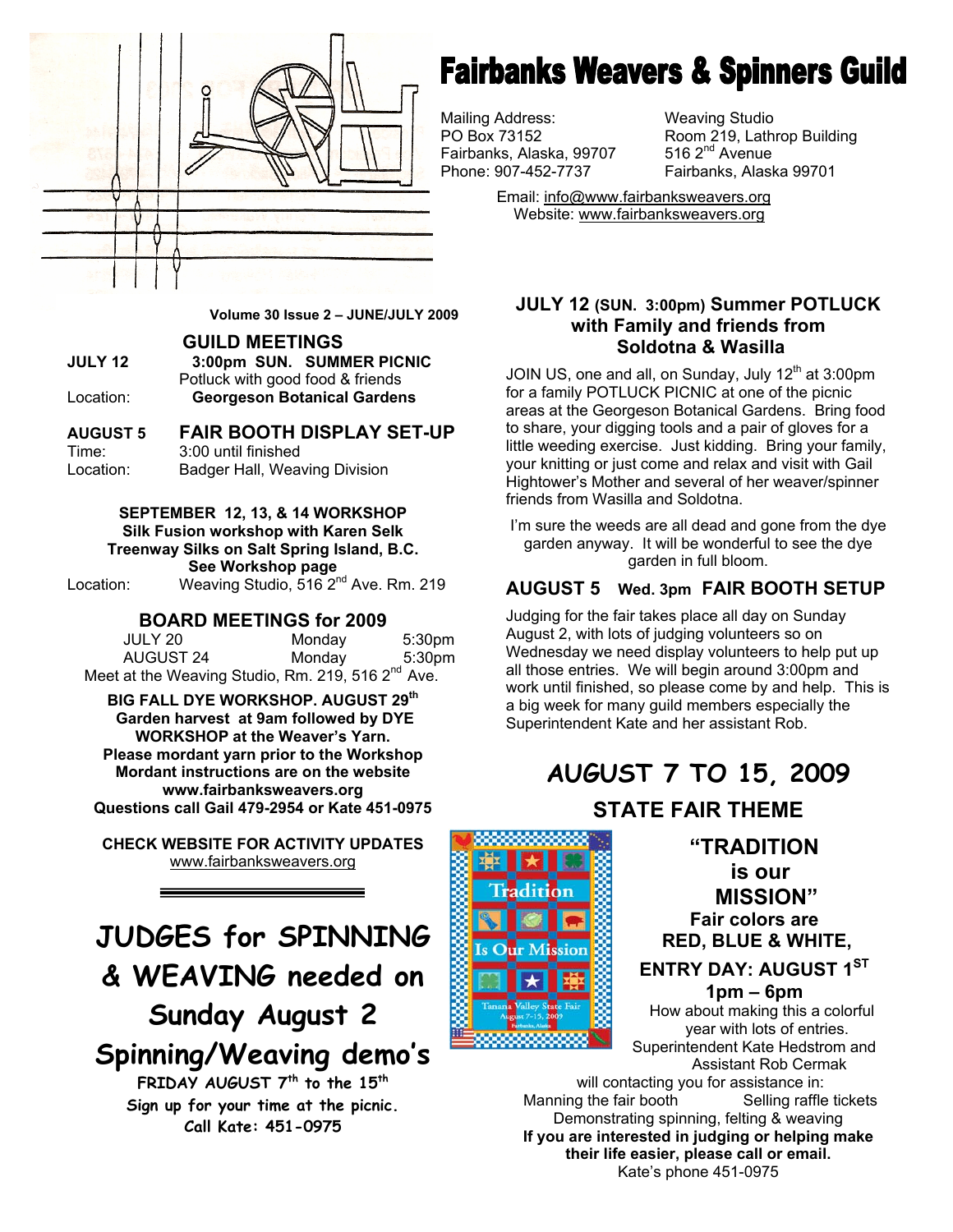#### **MEMBERS IN THE NEWS**

**ANNITA MAGEE** will be spending more time in Fairbanks, visiting her grandchildren & visiting her daughter Jenny, who has purchased a home here. Annita plans to move a loom in soon.

**TRACY DUFFIELD** has also purchased a new house in town with a fenced in yard for her animals. No alpaca's though. She can now walk to work.

**HELEN HOWARD** will be showing her watercolors at the North Pole Grange along with potter Craig Cheledinas on the Third Friday, July 17, 2009

**CHRISTINE DICURTI** and husband will have Norwegian travel tales from their travels on sea and land.

**LINDE KIENLE** celebrated her birthday, taught her youth class and returned to Hawaii but she can't stay away so will be back in Fairbanks in early September for a short time.

**JODI GOUWENS** back in the basket business at the Farmers Market on Saturday, July 18 so stop by and say Hello. She will be back into special request basket classes this fall, you pick the date & time and have 4 people. She is taking the Birch Bark basket in July along with **PENNY WAKEFIELD & TERRY ROBERTS GAIL HIGHTOWER** and family are celebrating this weekend with family from Soldotna and friends from Wasilla/Palmer. She will be bringing them to the picnic. **CYNTHIA DORMAN'S** husband **Craig Dorman** is exhibiting his Nantucket baskets in the Bear Gallery for the month of July. Cynthia's handwork is seen in the basket liners and the choice of the fabrics used.

## THE ART SCENE

**NORTH POLE GRANGE Opening Reception for HELEN HOWARD & CRAIG CHELEDINAS Watercolors, Pottery & Glass Paperweights JULY 17TH "Third Friday" 4:30pm to 9:00pm** 

#### **FAIRBANKS ARTS ASSOCIATION BEAR GALLERY Presents CRAIG DORMAN & SUSAN FARNHAM JULY 3 – AUGUST 1**

Craig is one of the two artists featured this month at Bear Gallery. His display of over 75 baskets features mostly Nantucket style baskets made from cane and a few other baskets made from reed. These beautiful baskets show his fine craftsmanship and attention to detail. He is donating the proceeds from any baskets sales during the entire July opening to the Fairbanks Arts Association. Do go by and see the exhibition.

**CHECK THE WEBSITE FOR ANY PROGRAM ADDITIONS OR CHANGES www.fairbanksweavers.org** 

# WORKSHOPS UPDATE

Anyone wanting to give a workshop this fall should email The guild with the info: description, fee, and materials required so it can be in the Guild's Fair handout..

Send email to info@fairbanksweavers.org or to the Fairbanks Weavers & Spinners Guild, PO Box 73152

|                         | Fairbanks AK 99707,      |
|-------------------------|--------------------------|
| August 29 <sup>th</sup> | 9am Sat.                 |
| September 3 6:30pm      |                          |
| September 8             | 5:30 <sub>pm</sub>       |
|                         | September 12-14 Sat-Mon. |
| September 19            | Sat. 12 -4pm             |

or phone 907-452-7737 Harvesting Dye Garden Art 127: Intro to Weaving Art 227: Woven Fabric: Units Silk Fusion with Selk Warping he Easy Way.

#### **Save the dates** SEPTEMBER 12, 13, & 14  **SAT., SUN. & MON. KAREN SELK WORKSHOP SILK FUSION**

Save the dates and plan to attend this workshop. Karen Selk will be coming to Fairbanks. She has been a textile designer artist and artist since 1972. Her primary focus has been weaving and fusing felt with silk. She is the author of numerous articles, an educational poster about the life-cycle of silk worms, and a silk fusion video. She is managing director of Treenway Silks, in which she designs and develops new yarns, fibers, kits and color palettes.

**DESCRIPTION**: **SILK FUSION** - 3 days -All Levels Innovative, rich in lustre, smooth or textured surface describe fused silk felt. A spectrum of unspun silk fibres will be arranged and fused with adhesive medium to produce a "felt" of varying thicknesses. Silk fused fibres can be crinkled while wet and hold its shape. Other fibres, feathers, and ribbons can be incorporated into the silk "felt". It becomes a perfect canvas for machine or hand stitching, quilting, three dimensional sculptures, jewellery, wearable art, book coverings, collage and on and on. Participants will make numerous samples and then be provided with patterns for hats, bags and boxes. Embellishing techniques and ideas will be applied to the completed accessories. The possibilities are endless with this new medium. Check out her website. http://www.treenwaysilks.com Registration form on the web – sign up early – registration limited to 20. Workshop fee will be \$150 plus materials fee of \$88

,,,,,,,,,,,,,,,,,,,,,,,,,,,,,,, **SEPTEMBER 19 SATURDAY FREE WARPING On PADDLE WARPING, TWO COLOR or MIXED WARP WARP THAT LOOM FOR FALL & WINTER**  Help provided for designing a project Learn how to use a paddle for warping many threads or just make a warp for your loom and put it on without a hassle with

even tension and no tangles or loose threads? No loom, no problem, make a warp and practice putting it on a studio loom that will be used for the Youth Summer program. Help is always needed in warping & threading the looms for the youth program.

MATERIALS to bring: Sack Lunch, a portable loom, table or rigid heddle, if you are warping yours.

INSTRUCTOR: PENNY WAKEFIELD, 457-4124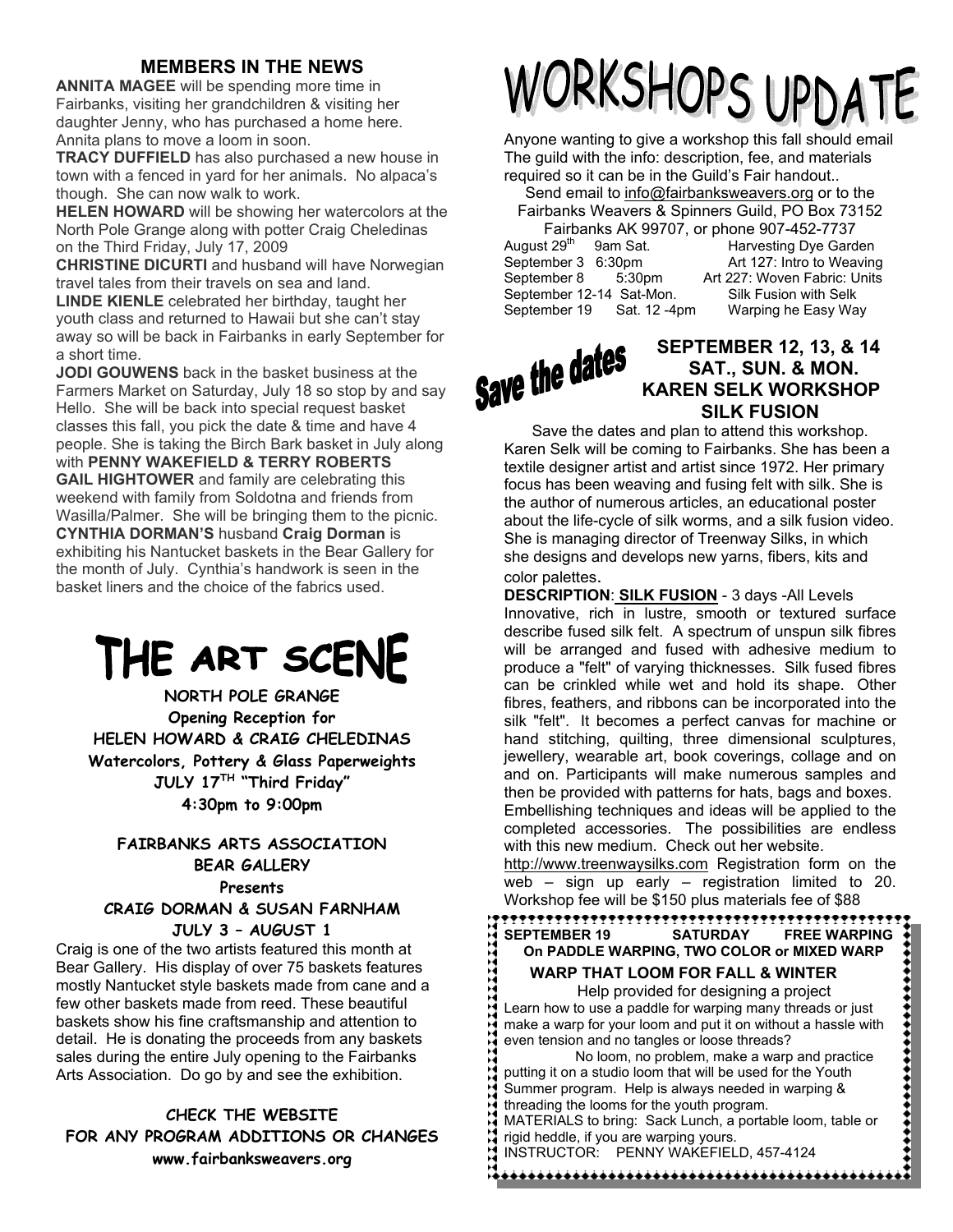#### Division 10 **SPINNING AND WEAVING**

**Sponsored by the** 

**FAIRBANKS WEAVERS & SPINNERS GUILD Superintendent: Kate Hedstrom -----------------------451-0975 Special Preparation:** Exhibitors must indicate on the exhibit tag if item made is from a kit. Include a 3x5 card which describes fiber, materials, and techniques in cases where it is not obvious. Any entry made with Alaskan fleece or wool may be eligible for the Alaska Sheep and Wool Grower's Association Award. Please notify the Superintendent if your entry qualifies.

#### **For more information about exhibiting in this division, please refer to the handbook available at the Fair Office and online.**

**ENTRY DAY Saturday, August 1, 1 to 6 p.m. Badger Hall**  PICK-UP Sunday August 16, 11 to 4 p.m. Badger Hall **Special Award People's Choice Rosette Class A ------------------------ Woven Clothing**  Lot 1 Accessories Lot 4 Ensemble (2 or more pieces) Lot 2 Tailored garments Lot 5 Other Lot 3 Non or semi-constructed garments **Class B ------------------------ Woven Yardage**  Lot 1 Clothing Lot 2 Household **Class C -------------------------Woven Household Goods**  Lot 1 Afghan/throw/coverlet Lot 4 Towels Lot 2 Pillow Lot 5 Upholstered items Lot 3 Table linen Lot 6 Rugs **Class D -------------------------Decorative Weavings**  Lot 1 Miniature (less then 12" x 12") Lot 2 Two-dimensional (flat) Lot 3 Three-dimensional **Class E -------------------------Wet Felting**  Lot 1 Wearable – raw fleece Lot 2 Non-wearable – raw fleece Lot 3 Wearable – knit, crochet, woven Lot 4 Non-wearable – knit, crochet, woven **Class F ---------------------------Needle Felting**<br>
Lot 1 Miniatures Lot 2 Pictorial Lot 3 Embellishment Lot 1 Miniatures Lot 2 Pictorial **Class G ------------------------Basketry**  Lot 1 Spoked Lot 4 Coiled Lot 2 Ribbed Lot 5 Wicker Lot 3 Plaited Lot 6 Combined/other **Class H ------------------------------------------Bobbin Lace**  Lot 1 Torchon – trim and strips Lot 2 Torchon – other Lot 3 Non-torchon – other (e.g. Flanders Lace)  **HANDSPUN DESIGNS – WOVEN OR NON-WOVEN Class I -------- Handspun Clothing**  Use lot numbers listed in Class A. **Class J ------- Handspun Yardage**  Use lot numbers listed in Class B. **Class K -------Handspun Household Goods**  Use lot numbers in Class C. **Class L -------Handspun Decorative Weaving**  Use lot numbers in Class D. **Class M ------ Handspun Skeins** Minimum: 25 yards Indicate method of preparation, include sample of raw material. Lot 1 Wool Lot 7 Synthetic, new fibers (sc<br>Lot 7 Synthetic, new fibers (sc Lot 2 Silk Lot 7 Synthetic, new fibers (soy, bamboo)<br>Lot 3 Cotton Lot 8 Blends Lot 8 Blends Lot 4 Linen, & baste fibers Lot 9 Novelty Lot 5 Hair **Class N -Handspun Collection** A collection is three items minimum. Indicate method of preparation, include sample of raw material. **Collection Awards** *Applies to ALL collections* 

**1st prize ---\$6 2nd prize---\$4 3rd prize -----\$2 Class Champion extra \$2** 

Lot 1 One each of Lot 1 through 7 in Class M

Lot 2 One fiber selection of techniques (novelty) 3 skeins min. Lot 3 Blend collection, 3 skeins minimum

Lot 4 Handspun/commercial blend

#### Lot 5 Other

**HAND-DYEING** Commercial or handspun allowed **Class O ------------Synthetic Dyes**  Lot 1 Solid colors Lot 5 Batik Lot 2 Multi-colored Lot 6 Shibori Lot 3 Ikat Lot 7 Collection (3 minimum) Lot 4 Tie-dye Lot 8 Painting on silk **Class P ---------------Natural Dyes**  Use lot numbers listed in Class O. **JUNIOR WEAVING AGE 16 AND UNDER a. Age 7 and under b. Age 8 to 11 c. Age 12 to 16**  The Junior Grand Champion receives a Rosette, and an additional prize from the Division 10 sponsor: **The Fairbanks Weavers and Spinners Guild.**  Please add the appropriate sub lot letter to the lot number **JUNIOR ENTRY DAY** Saturday, August 1<sup>st</sup>, 1 to 6 p.m. Badger Hall **JUNIOR PICK-UP** Sunday August 16, 11 - 4 p.m. Badger Hall **Class AA ------------------Woven Clothing – Junior**  Lot 1 Accessories Lot 2 Tailored garments Lot 3 Non or semi-constructed garments Lot 4 Ensemble (2 or more pieces) **Class BB ------------------Woven Household Goods – Junior**  Lot 1 Hot pads Lot 3 Dollhouse pieces Lot 2 Table coverings Lot 4 Other **Class CC -----------------Decorative Weavings – Junior**  Lot 1 Miniature (less than 12" x 12") Lot 2 Two–dimensional (flat) Lot 3 Three–dimensional<br>Class DD --------------------**---Handspun Designs – Junior** Lot 1 Clothing Lot 2 Household goods Lot 3 Wall hangings **Class EE ------------------------ Handspun Skeins – Junior**  Lot 1 Wool Lot 6 Down Lot 2 Silk Lot 7 Synthetic, new fibers (soy, bamboo) Lot 3 Cotton Lot 8 Blends Lot 4 Linen, baste fibers Lot 9 Novelty Lot 5 Hair **Class FF ------------------ Felting – Junior**  Lot 1 Wearable Lot 2 Non-wearable Lot 3 Needle felting **Class GG ------------------Basketry – Junior**  Lot 1 Spoked Lot 2 Ribbed Lot 3 Plaited Lot 4 Coiled Lot 5 Wicker Lot 6 Combined/other **Class HH -------------------------------Synthetic Dyes – Junior**  Lot 1 Solid colors Lot 5 Batik Lot 2 Multi-colored Lot 6 Shibori Lot 3 Ikat Lot 7 Collection (3 minimum)<br>
Lot 4 Tie-dye Lot 8 Painting on silk Lot 8 Painting on silk **Class II ---------Natural Dyes – Junior**  Use lot numbers listed in Class HH.

### **Pick up a Fair handout with Fall workshops**

## **DUE\$ Still DUE for some**

Our newsletter is on the web for everyone but your annual membership dues and continued support remains very important to maintain the guild activities.

**THANKS to Everyone for renewing**  \$20 for a year of activities Registration form on the web or on back page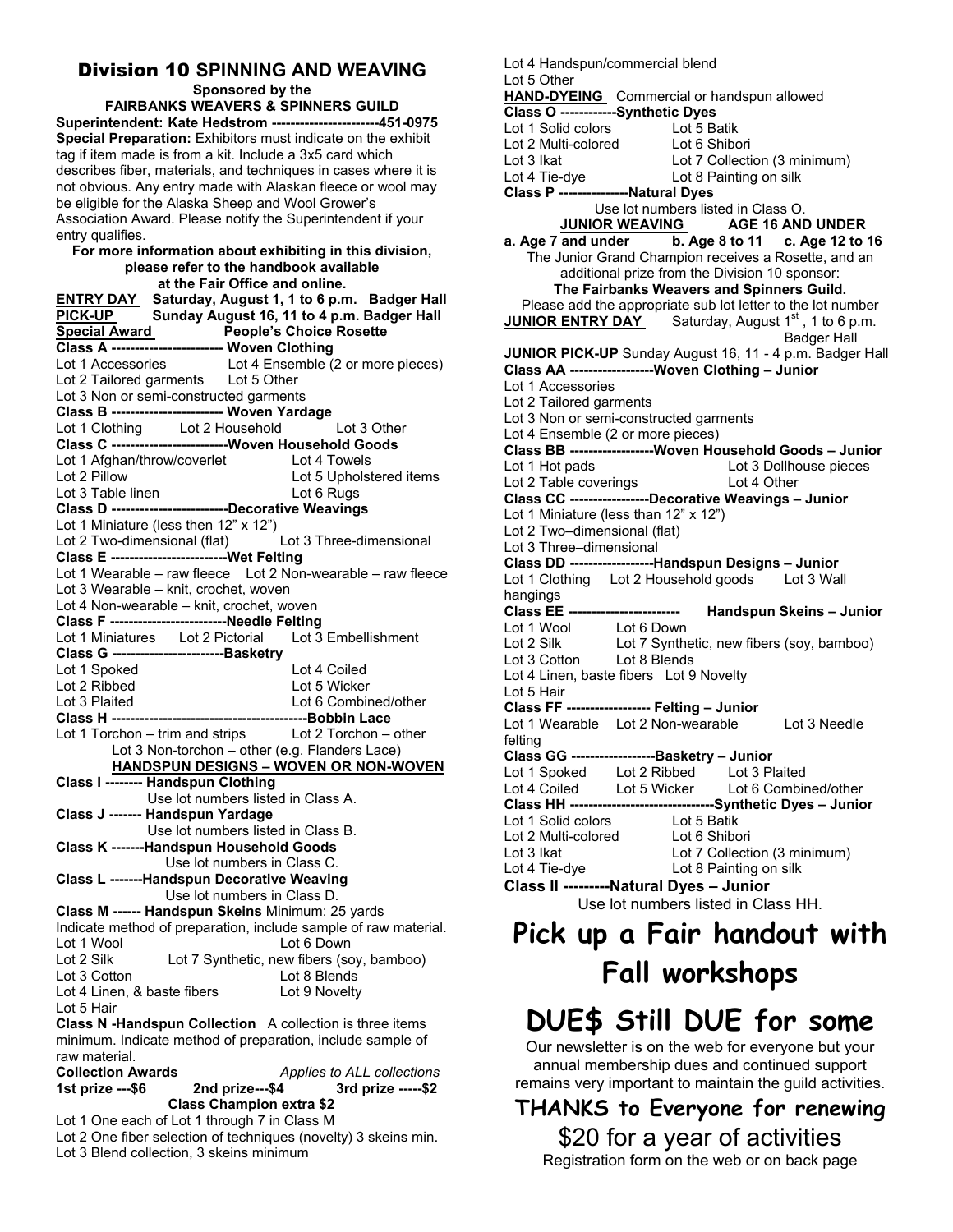## **Fairbanks Weavers & Spinners Guild**



**Officers & Board members for 2009.** 

**A Big Thank You Tracy Duffield for being willing to continue as president for another year, Devta will continue as vice-president so we need 1 board member and a Treasurer. Anyone interested should call Tracy Duffield at 451-5952** 

#### **OFFICERS FOR 2009**

| President                                | <b>Tracy Duffield</b> | 451-5952 |  |
|------------------------------------------|-----------------------|----------|--|
| Vice President                           | Devta Khalsa          | 479-9722 |  |
| Secretary                                | Kate Hedstrom         | 451-0975 |  |
| Treasurer                                | <b>OPEN</b>           |          |  |
| Historian                                | <b>Becky Hammond</b>  | 490-4464 |  |
| Board of Directors:                      |                       |          |  |
| Barbara Ebbesson                         |                       | 479-0440 |  |
| Jodi Gouwens                             |                       | 474-9144 |  |
| Jane Gregory                             |                       | 457-7707 |  |
| OPEN                                     |                       |          |  |
| <b>Appointed or Volunteer Positions:</b> |                       |          |  |
| Librarian                                | Barbara Ebbesson      | 479-0440 |  |
| Hospitality                              | <b>OPEN</b>           |          |  |
| Newsletter                               | Penny Wakefield       |          |  |
| <b>Fair Supervisor</b>                   | Kate Hedstrom         | 451-0975 |  |
| Workshops                                | Alice Stickney        | 479-3425 |  |
|                                          | Penny Wakefield       | 457-4124 |  |
| Dye Garden                               | Gail Mayo             | 479-2954 |  |

**Looms for Sale 27" Lclerc 4 shaft loom floor Warping board, some books, reeds Sharry Gillesse , 388-8875 sgillesse@hotmail.com** 

**4 shaft Table loom with loom stand Some Books, shuttles, warping board \$400 Call the Studio DOG HAIR SPINNING**<br>Kimberly Kurz **Kimberly (907)590-6707] Kimberly Kurzendoerfer http://knkurz.etsy.com** 

> **Musk Ox wool FOR SALE Lisa Behr 474-0479 OLD SPINNING BOBBINS**

#### **INTERNET LIBRARY Websites of interest**  http://www.weavershand.com/ Mary Atwater from her writings and books

http://www.handweaving.net/DraftsHome.aspx Atwater's monographs are on this website See inkle and card weaving.at http://www.cs.arizona.edu/patterns/weaving/scbulletin.html. http://www.allfiberarts.com/library/aa00/aa062100.htm All kinds of info on mordanting, Cochineal dyeing with and without mordanting

http://www.naturaldyes.org/instruction.htm